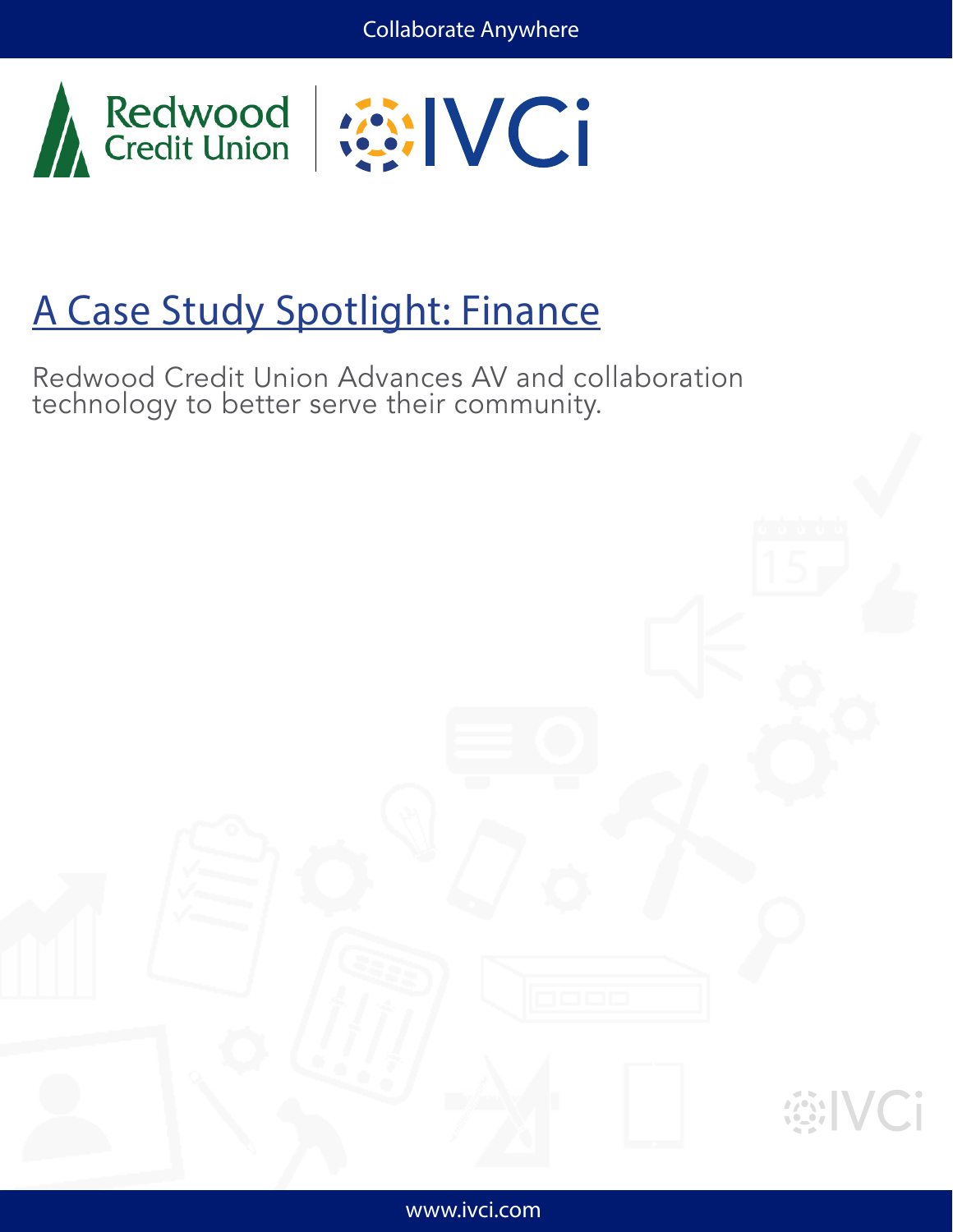### The Challenge:

Founded in 1950, Redwood Credit Union serves California's North Bay and San Francisco region. With nearly \$2.7 billion in assets, Redwood is one of the largest credit unions in the United States. As membership continues to grow, so to does the use of Redwood's Executive Conference Room; a large custom built space supporting everyone from Senior Leadership to Community Members.

"We have some pretty large meetings [in this space]. Whether it's our board meeting, our leadership team's strategic visioning, even our community partners that come in from time-to-time. It's about putting that best foot forward for us - and making it the most useful meeting for their time" -Samantha Paull, Events and Meeting Manager for Redwood Credit Union

In recent years, the technology in this space had become antiquated and the productivity and effectiveness of its participants was being impeded. Vital strategic planning sessions that called for simple breakout group collaboration work was being addressed by paper and dry-erase boards around the room. This needed to be transcribed into a presentation and projected on screen at a later date.

"Time is everything for us, and for most organizations. [The challenge] was really the time being spent both in meetings and extrapolating what was coming out of those meetings and putting that back into our everyday work"

Redwood needed an updated executive boardroom, reimagined for the challenges and expectations of todays workforce. Due to the popularity of this space, they required a design that was flexible enough to support the evolving collaboration needs of its community members, but reliable enough for the everyday use of senior leadership.





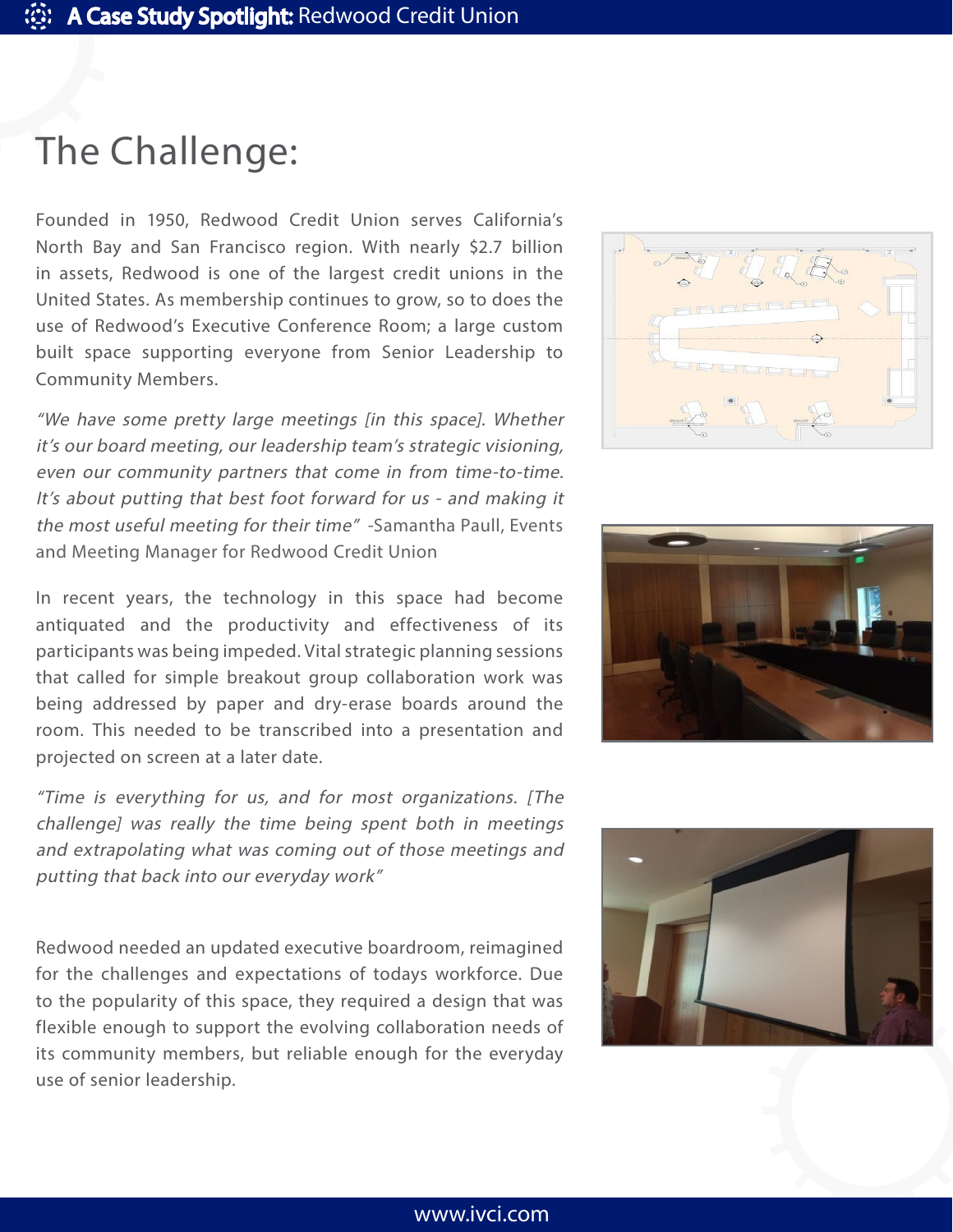#### The Solution:

With over 20 years of experience assisting organizations with audio visual implementations and collaboration solutions, IVCi was able to design a state of the art meeting room capable of dividing into 4 breakout areas allowing for team collaboration and group work. Each huddle area consists of a dedicated 65" LCD monitor and, for the first time, wireless content sharing capabilities. The Barco Clickshare was specifically selected to handle wireless presentation for it's ability to support multiple simultaneous connections, mobile device access, and strict security protocols in line with Redwood Credit Union's thorough policies.

"We have so much growth opportunity with this technology, and it allows us to use the [tools] already in our staff and boards hands, [their] ipad. … When they walk into this room, if they have something to share with anybody in attendance, they can throw it right up on the screen creating that ease of use as well."

Video conferencing was also enabled for the first time to permit remote access by workers and management. A ceiling recessed camera lift was installed immediately behind a main projection screen to address challenges resulting from a lack of front wall space. The VC camera is controlled via RS-232 and automatically lifted into position anytime Video Conferencing mode is selected on a new, custom programmed and very simple to navigate, touch screen controller. To avoid any wires on or to the table, and to accommodate a very tall ceiling, the ClearOne Beamforming Microphone was installed to address audio and video conferencing needs. With 24 microphone elements and adaptive acoustic processing to automatically adjust for room configuration, only two ceiling mounted mics were required to effectively cover 31 seated participants.

Lastly, IVCi worked closely with Redwood staff to upgrade an additional meeting room for adequate overflow capabilities. Breakout sessions and other mission critical collaboration intensive meeting could now be accommodated in room, around the office, or on the go.



"Every step of the way I felt communicated to and I just felt like from day one we had a good experience. That is really why we selected IVCi over any other; because it's a competitive market but the difference was relationship building"